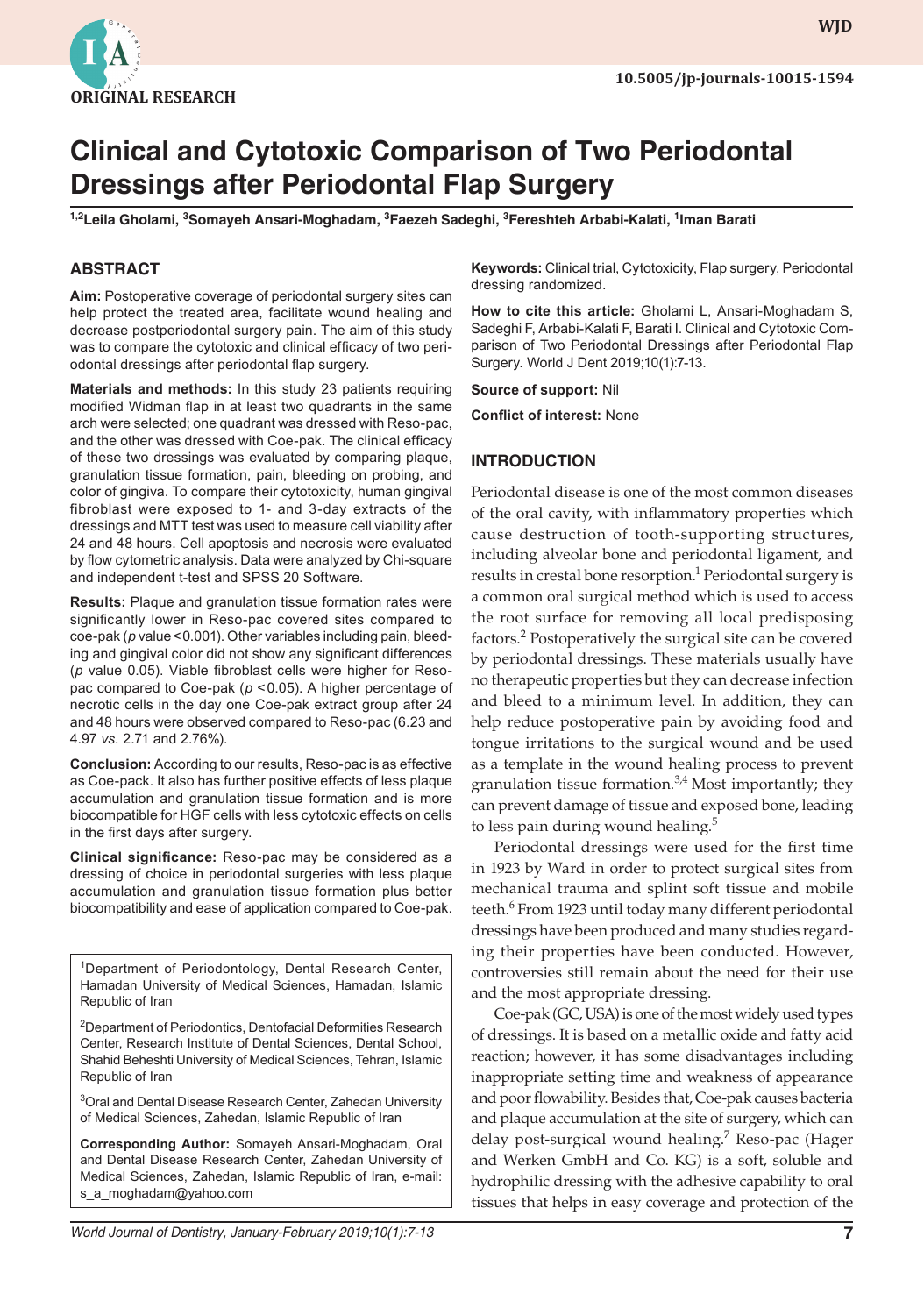#### *Leila Gholami et al.*

wound. In addition to cellulose which is its main structure, Reso-pac contains myrrh which has disinfective, adhesive and hemostatic properties. This dressing material results in fibrin formation on the wound. It has a pleasant taste and elastic properties which relief the wound from too much tension which might be seen when Coe-pak is used. Reso-pac will gradually be dissolved in the oral cavity, so it is not necessary to remove it and thereby chlorhexidine can reach the surgical site. No allergic reactions have been reported until now.<sup>8</sup>

The use of periodontal dressings is increasing in routine practice since there is still no agreement regarding their positive effects on wound healing after surgery.<sup>6</sup> Greater patient comfort with dressing usage seems to be an important factor in favor of their application. In a study by Soheilifar et al., there was no significant difference between quadrants covered with a dressing and without dressing in terms of inflammation, bleeding, gingival consistency, and granulation tissue formation, the color of gingiva and patient's convenience. However, mean pain perception among patients was significantly reduced in quadrants with dressing.<sup>9</sup> The search for the best periodontal dressing has been going on, and many different studies have been designed and performed to compare various periodontal materials.10-12

Some newly designed dressings have been compared with Coe-pak in order to find the best dressing for clinical application such as a new collagen-based dressing (colla cote) which was found to have a significant difference on palatal wound healing in terms of collagen formation and reconstruction compare to traditional non-eugenol dressing (Coe-pak).<sup>11</sup> Reso-pac seems to have promising characteristics for clinical application, however, up to our knowledge it has never been clinically investigated previously.

In Petelin et al.'s study, Reso-pac and Barricaid were recognized as the most suitable dressings considering cell cytotoxicity.<sup>13</sup> Kadkhodazadeh et al. studied Resopac cytotoxicity in comparison to Coe-pak and showed slightly less cytotoxicity of Reso-pac than Coe-pak.<sup>8</sup>

Since Reso-pac seems to be a dressing with favorable characteristics, we decided to compare its clinical efficacy and evaluate its cytotoxic characteristics on gingival fibroblasts with the more popular Coe-pack dressing.

#### **MATERIALS AND METHODS**

This study was a double-blind randomized clinical and *in vitro* study. We evaluated the clinical effects of two types of periodontal dressings on wound healing after sugary. It was approved by the university ethical committee and conducted in accordance with the Helsinki Declaration. It has also been registered in the Iranian Registry of clinical trials (IRCT ID IRCT2016050718493N2).

All patients signed informed consent forms for participating in the study, scaling and root planning was performed on selected patients, then oral hygiene was instructed to them.

Patients were revaluated after two weeks and 23 patients (male: 8, female: 15) with at least two sites of PPD more than and equal to 5 mm on each posterior sextant of a jaw, needing further treatment with modified Widman flap (MWF) surgery in the reevaluation session were enrolled in the study.

#### **Inclusion Criteria**

Chronic periodontitis patients needing two similar (MWF) surgeries in two quadrants of a jaw, without intrabony or angular bone loss.

#### **Exclusion Criteria**

Use of antibiotics, corticosteroids, and hormonal drugs in the last two months, diabetic patients, and a history of periodontal surgery, surgical treatment of both quadrants was done by an experienced periodontist in a single visit. By simple randomization technique, they were divided into two groups: A and B. The two different dressing was applied to the treated sites on each side of the jaw. After the periodontal flap surgery in group A, Coe-pac was used on the right treated quadrant and in the left side, Reso-pac was used; the application of packs in group B was reverse. Periodontal dressings were prepared based on the manufacturer's instructions.

Postoperatively, 0.2% chlorhexidine (CHX) mouthrinse was prescribed twice a day for two weeks and amoxicillin 500 mg three times a day (for a week) and ibuprofen 400 mg the first two days, was also prescribed to all patients, but if patients needed further use of analgesics they had to let the surgeon know and were excluded from the study. Patients were not informed on the benefits and disadvantages of different periodontal dressings to avoid patient psychological effect, and a blinded periodontist evaluated the outcomes in each quadrant.

On days 7 and 14 after each surgery, the patient were reevaluated clinically (in terms of gingival color, bleeding on probing, granulation tissue formation, and plaque index). The gingival color was determined visually with a comparison of gingival color in healthy sites and the surgically treated region.

Loe and Silness plaque index (0–3) was recorded. Based on this index, code 0 represented no plaque; code 1 thin plaque on the free gingival and adjacent tooth; code 2 moderate plaque deposition; code 3 severe plaque accumulation on marginal gingiva and tooth surface (Fig. 1). To measure bleeding rate, the probe was gently inserted for 1 mm and moved around the tooth. Barnett index has been utilized (from 0 to 3), no bleeding (code 0). Bleeding after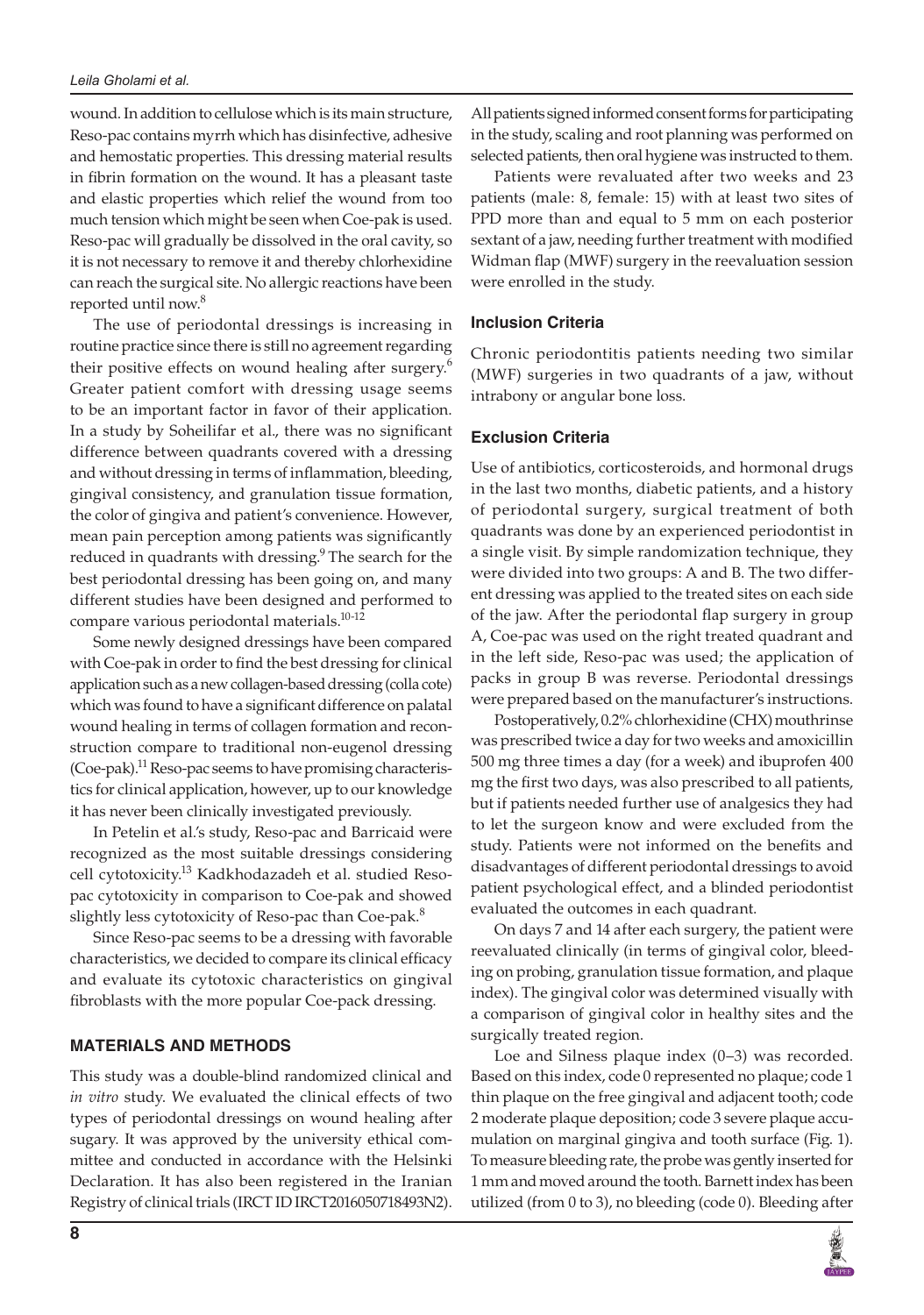*Clinical and Cytotoxic Effects of Dressing*



Figs 1A to C: (A) Placement of Coe-pak on the right side sextant and Reso-pac on the left side after periodontal flap surgery; (B) 7 days after surgery and removal of sutures and Coe-pak, plaque formation under the dressing is clearly visible; (C) 7 days after surgery and removal of sutures in the Reso-pac covered side, less bleeding on suture removal and a clean site is observed due to the earlier dissolution of the dressing in the mouth

30 seconds (code 1), immediate bleeding (code 2), spontaneous bleeding (code 3). Granulation tissue formation was assessed visually by examiners. Patients were asked about the history of pain sensation during last week using a visual analog scale (VAS). 0 represents no pain and 10 represents extreme pain sensation.

**C**

#### **Cytotoxic Effect Evaluation**

Human gingival fibroblasts were obtained from the National cell bank of Iran (Pasteur, Tehran, Iran). The cells were grown in αMEM (Invitrogen LT, Merelbeke, Belgium) and 10% fetal bovine Serum (FBS, Invitrogen LT, Merelbeke, Belgium) and 1% antibiotic–antimitotic (Gibco, Germany) in a 5%  $CO<sub>2</sub>$  and 37°C atmosphere. They were passaged after reaching confluency.

#### **Specimen Preparation**

Equally sized disks of 5 mm in diameter and 2 mm in thickness were prepared from both periodontal dressings. Coe-pak was allowed to set for half an hour at 37°C and 100% humidity. Then they were placed in 5 mL of MEM to produce extracts. One and three-day extracts were obtained for Reso-pac, Coe-pak. This was decided due to the fact that Reso-pac usually dissolves very quickly and no longer exists in the mouth after three days.

## **Cytotoxicity Assay with Extracts**

 $5 \times 10^3$  cells were seeded into 96 well plates and grown for 24 hours. Then the extracts were added to each well. MTT assay was used to evaluate cell viability. After 24 and 48 hours of contact with dressing using 10% MTT.

At this time Formosan crystals can be seen under an inverted microscope. The supernatant was removed and 100 mL of dimethyl sulfide was pipeted to dissolve the crystals. Then a microplate reader 540–690 nm (Biotech ELx808) was used to evaluate vital cells. The results were reported as percentages.

In addition, flowcytometric analysis was used for evaluating cell apoptosis and necrosis. Propidium iodine (PI) and V annexin were used for this purpose. The annexin V/PI protocol is a commonly used approach for studying apoptotic cells. After cells were cultured with the extracts from the dressing for 24 and 48 hours, they were trypsinated and then centrifuged at 1200 g. This was repeated once again. With 15 mL of phosphate buffer silane. Then 1 mL of the buffer provided in the special kit (eBioscience Cat. No: 88-8005-72) was added and after pipetage 15 m of V annexin was added and incubated in darkness for 15 minutes. Fourteen mL of propidium iodine was added and analyzed with a flowcytometer and necrotic and apoptotic cells were reported as percentages.

Data were analyzed by SPSS version 20 software and Chi-square and independent t-test

## **RESULTS**

## **Clinical Evaluation**

- *• Pain:* In the present study the severity of pain in a patient using Reso-pac and Coe-pak was 0.7 and 1.17, respectively. There was no significant statistical difference among patients that use two types of dressing  $(p = 0.293)$  (Table 1).
- *• Gingival color:* 7 and 14 days after surgery color of gingival was the same among patients with Coe-pack and Reso-pack. According to the table, there is no significant difference in gingival color between the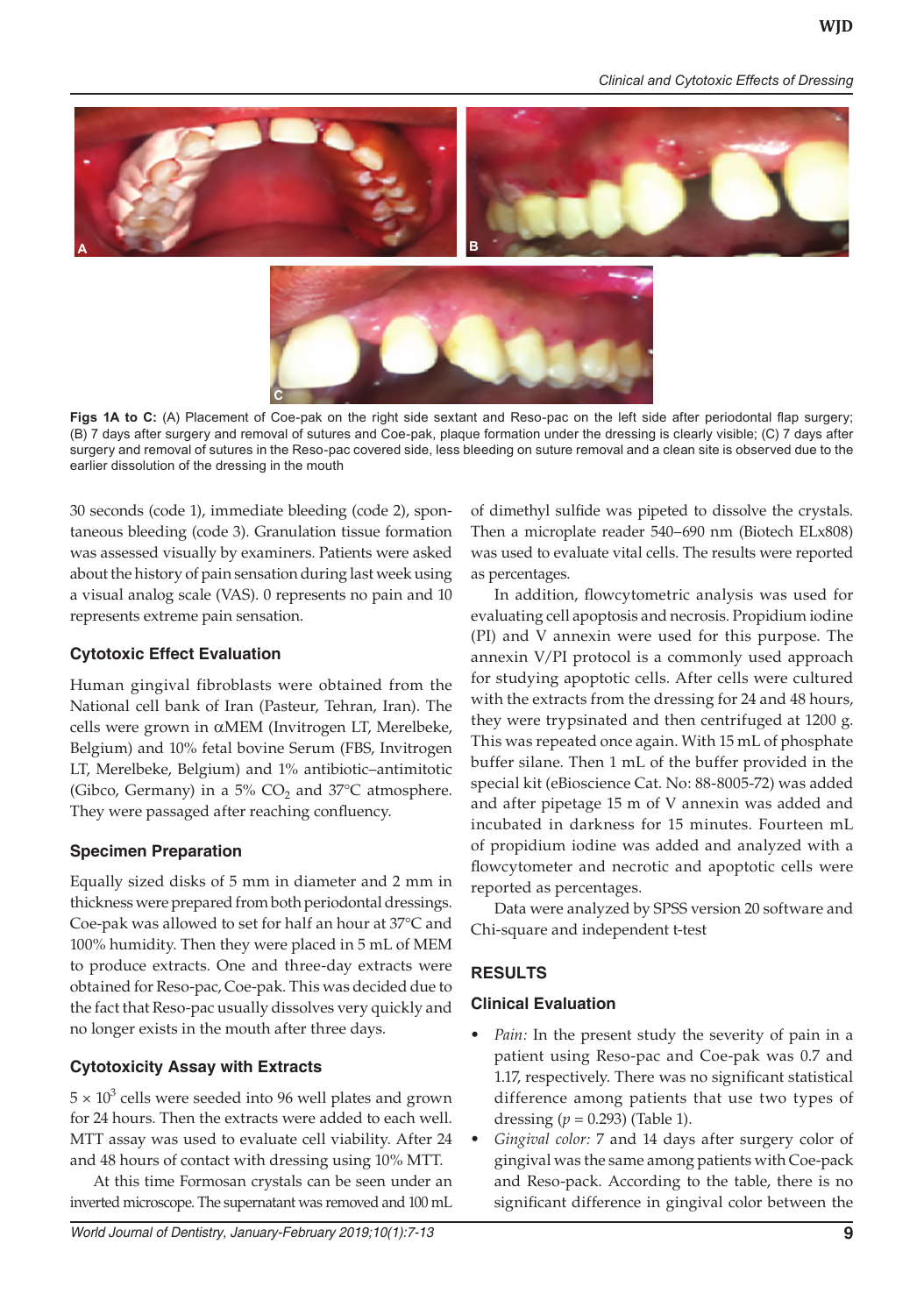| <b>Table 1:</b> Comparison of mean pain scores during the first |
|-----------------------------------------------------------------|
| postoperative week using visual Analysis Scale                  |

| Type of dressing materials | $Mean \pm SD$   | p-value |
|----------------------------|-----------------|---------|
| Reso-Pac                   | $0.7 \pm 1.36$  |         |
| Coe-pak                    | $1.17 \pm 1.67$ | 0.293   |

two groups ( $p = 0.113$ ,  $p = 0.73$ ) (Table 2).

- *• Bleeding on Probing:* Statistical difference was not significant in term of bleeding status among two groups (Coe-pak vs. Reso-pac) 7 and 14 days after surgery (*p* = 0.215, *p* = 0.3) (Table 3).
- *• Granulation tissue:* In terms of the presence of granulation tissue, the statistical difference was significant between the two groups ( $p < 0.001$ ). In patients receiving Reso-pac, granulation tissue formation was less than Coe-pak group. In this study fourteen days after surgery in Reso-pack received sites, no granulation has been formed in 100% of sites but in 56.5% of Coe-pak dressed sites, granulation tissue was visible. This was a statistically significant difference between the two groups (Table 4).
- *• Plaque accumulation:* In this study, seven days after surgery, the statistical difference among patients

receiving either Reso-pac or Coe-pak was significant about plaque formation ratio ( $p < 0.001$ ). This means in Reso-pac recipient sites, plaque accumulation was low. Also, based on the table, no significant statistical difference has been shown among Reso-pac and Coe-pak recipient patients after 14 days, in term of plaque formation ( $p = 0.76$ ) (Table 5).

## **Cytotoxicity Evaluation**

Comparison of the one and three-day extracts' effect on HGF cells, after 24 and 48 hours of exposure, revealed that HGF cell viability was significantly higher in the Reso-pac group compared to Coe-pak ( $p < 0.05$ ). (Table 6)

Day 1 extract of co-pak showed less viable cells compared to the control but in Reso-pac the percent of viable cells increased by time.

However the day 3 extract of both dressings showed less cytotoxic effects compared to the day1 groups and were not cytotoxic compared to the control group.

According to the flowcytometric evaluation, results the percentage of necrotic cells were higher in the

|  | <b>Table 2:</b> Color of gingiva in the two groups 7 and 14 days after surgery |  |  |
|--|--------------------------------------------------------------------------------|--|--|
|  |                                                                                |  |  |

|         | Color of gingival/           | Pale pink | Dark pink | Red       | Total     |         |  |
|---------|------------------------------|-----------|-----------|-----------|-----------|---------|--|
|         | Type of periodontal dressing | Count (%) | Count (%) | Count (%) | Count (%) | p value |  |
| 7 days  | Rose-pac                     | 5(21.7)   | 17 (73.9) | 1(4.3)    | 23 (100)  | 0.113   |  |
|         | Coe-pak                      | 3(13)     | 14 (60.9) | 6(26.1)   | 23 (100)  |         |  |
| 14 days | Rose-pac                     | 18 (78.3) | 5(21.7)   | 0(0)      | 23 (100)  |         |  |
|         | Coe-pak                      | 17 (73.9) | 6(26.1)   | 0(0)      | 23 (100)  | 0.73    |  |

**Table 3:** Gingival bleeding values 7 and 14 days after surgery (Coe-pak and Reso-pac groups)

|         | Gingival bleeding/           | No        | Mild      | Moderate  | Severe    |         |  |
|---------|------------------------------|-----------|-----------|-----------|-----------|---------|--|
|         | Type of periodontal dressing | Count (%) | Count (%) | Count (%) | Count (%) | p value |  |
| 7 days  | Rose-pac                     | 2(8.7)    | 18 (78.3) | 3(13)     | 0(0)      |         |  |
|         | Coe-pak                      | 2(8.7)    | 12(52.2)  | 8(34.8)   | 1(4.3)    | 0.215   |  |
| 14 days | Rose-pac                     | 19(82.6)  | 4(17.4)   | 0(0)      | 0(0)      |         |  |
|         | Coe-pak                      | 16 (69.6) | 7 (30.4)  | 0(0)      | 0(0)      | 0.3     |  |

**Table 4:** Granulation tissue formation values 7 and 14 days after surgery (Coe-pak and Reso-pac groups)

|         | Granulation tissue formation/ |           |           |           | -         |         |
|---------|-------------------------------|-----------|-----------|-----------|-----------|---------|
|         | Type of dressing materials    | Count (%) | Count (%) | Count (%) | Count (%) | p value |
|         | Rose-pac                      |           | 8.7       |           | 91.3      |         |
| 7 days  | Coe-pak                       | 14        | 60.9      |           | 31.9      | < 0.001 |
| 14 days | Rose-pac                      |           |           | 23        | 100       |         |
|         | Coe-pak                       | 13        | 56.5      | 10        | 43.5      | < 0.001 |

**Table 5:** Plaque formation values 7 and 14 days after surgery (Coe-pak and Reso-pac groups)

|         | Plague/                    | No    |      |       | Mile          |       | Moderate |       | Severe |         |  |
|---------|----------------------------|-------|------|-------|---------------|-------|----------|-------|--------|---------|--|
|         | Type of dressing materials | Count | (%)  | Count | $\frac{9}{6}$ | Count | (%)      | Count | (%)    | p value |  |
|         | Rose-pac                   | 12    | 52.2 |       | 47.8          |       |          |       |        |         |  |
| 7 days  | Coe-pak                    |       |      |       | 4.3           | 15    | 65.2     |       | 30.4   | < 0.001 |  |
|         | Rose-pac                   | 12    | 52.2 | 11    | 47.8          |       |          |       |        | 0.76    |  |
| 14 days | Coe-pak                    | 11    | 47.8 | 12    | 52.2          |       |          |       |        |         |  |

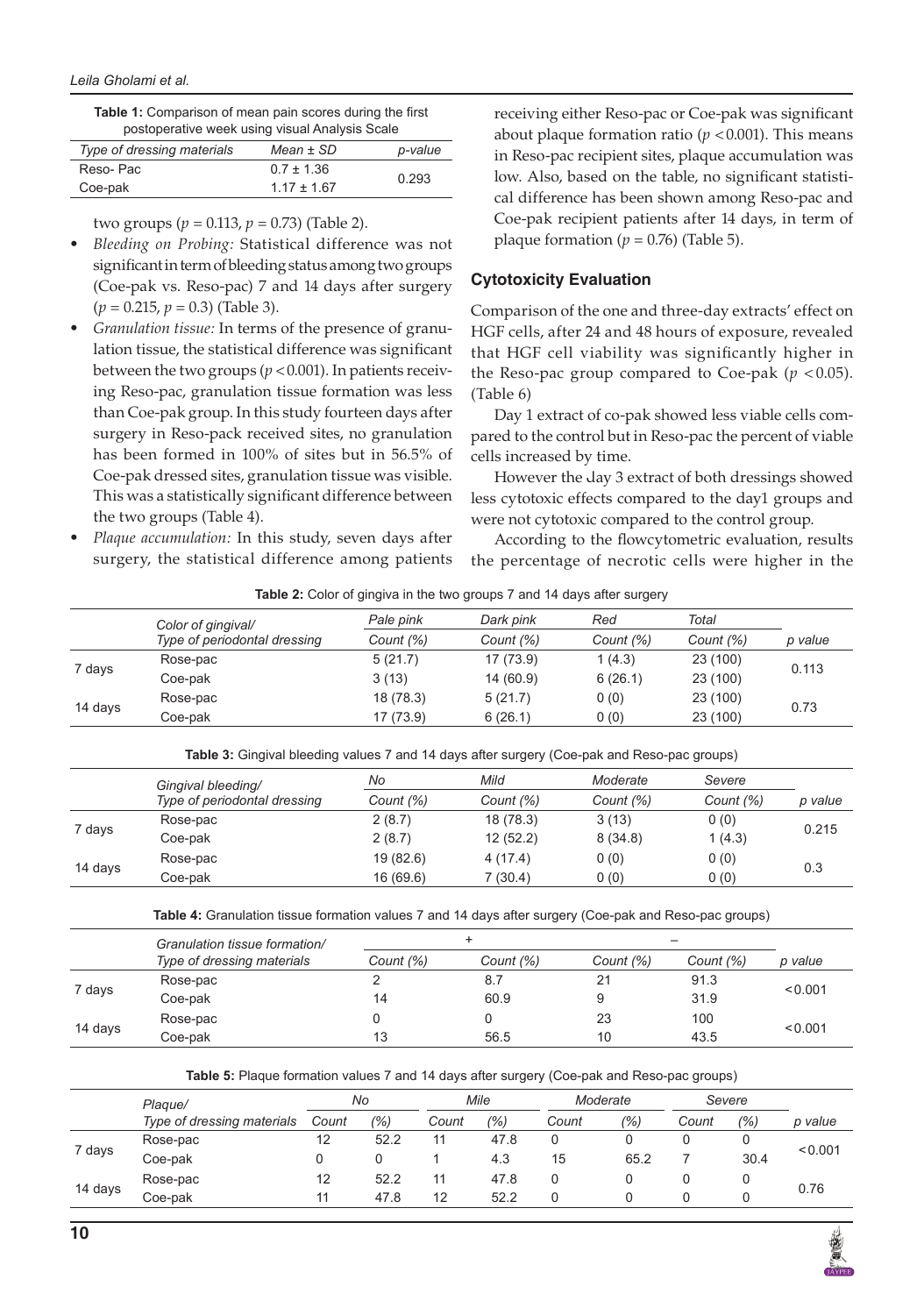| Table 6: Percentage of viable gingival fibroblast cells after exposure to 1- and 3-day extracts of Coe-pak and |  |
|----------------------------------------------------------------------------------------------------------------|--|
| Reso pac for 24 and 48 hours                                                                                   |  |

|      |         | Coe-pak                               |                                                          |         | Reso-pac         |                                         |         |         |         |
|------|---------|---------------------------------------|----------------------------------------------------------|---------|------------------|-----------------------------------------|---------|---------|---------|
| Time | Control | 24 hours                              | 48 hours                                                 | p value | 24 hours         | 48 hours                                | p value | p value | p value |
|      |         | Day 1 $100 \pm 6.23$ $66.49 \pm 7.23$ | $74.03 \pm 8.33$                                         | 0.012   |                  | $84.95 \pm 8.93$ $97.97 \pm 9.13$ 0.041 |         | 0.017   | 0.000   |
|      |         |                                       | Day 3 $100 \pm 7.26$ $121.75 \pm 1.35$ $97.63 \pm 10.35$ | 0.032   | $138.5 \pm 1.41$ | $109.5 \pm 9.32$ 0.022                  |         | 0.000   | 0.000   |

**Table 7:** Apoptotic and necrotic fibroblast cells after exposure to 24 and 48 hours extracts of Coe-pak and Reso pac periodontal dressings

| <b>TWO DUP DOITOUD THAT OF COOTING</b> |               |                 |              |               |                    |  |  |  |  |  |
|----------------------------------------|---------------|-----------------|--------------|---------------|--------------------|--|--|--|--|--|
| <b>Exposure times</b>                  | Extracts      | Vital cells (%) | Necrosis (%) | Apoptosis (%) | Late apoptosis (%) |  |  |  |  |  |
| Control                                |               | 97.02           | 2.85         | 0.08          | 0.05               |  |  |  |  |  |
| Coe-pak 24 hours                       | Day 1 extract | 92.73           | 6.23         | 0.03          | 0.74               |  |  |  |  |  |
|                                        | Day 3 extract | 94.93           | 4.97         | 0.07          | 0.04               |  |  |  |  |  |
| Reso-pac 24 hours                      | Day 1 extract | 94.90           | 2.71         | 1.87          | 1.33               |  |  |  |  |  |
|                                        | Day 3 extract | 95.91           | 2.76         | 0.98          | 0.36               |  |  |  |  |  |
| Coe-pak 48 hours                       | Day 1 extract | 98.83           | 0.92         | 0.16          | 0.06               |  |  |  |  |  |
|                                        | Day 3 extract | 99.23           | 0.71         | 0.00          | 0.05               |  |  |  |  |  |
| Reso-pac 48 hours                      | Day 1 extract | 99.14           | 0.47         | 0.35          | 0.04               |  |  |  |  |  |
|                                        | Day 3 extract | 99.90           | 0.10         | 0.00          | 0.00               |  |  |  |  |  |

Coe-pak groups especially in the first 24 hours of exposure in both 1- and 3-day extracts (Table 7)

## **DISCUSSION**

Reso-pac has been preferred because of its plasticity and being ready for use without the need for mixing. Coe-pack is also a widely used conventional periodontal dressing. Since there has been no clinical study comparing these two dressings, we conducted this randomized clinical study and *in vitro* cytotoxic comparison of these two dressings in order to find the most effective and suitable dressing for clinical applications. According to statistical analysis, the results among the two studies groups showed no significant difference in terms of pain, the color of gingiva and bleeding; however, an interesting statistically significant difference was observed regarding the amount of plaque accumulation under the dressings and amount of granulation tissue formation. The cytotoxic effects were also in favor of Reso-pac which showed higher cell viability results that were statistically significant.

The severity of pain was analyzed by VAS analysis within seven days after surgery. There was no statistically significant difference between the two groups ( $p < 0.05$ ) which was similar to the results of studies by Bae, $^{12}$ Cheshire,<sup>14</sup> Abed et al.<sup>15</sup> and Sanz et al.<sup>16</sup>

In our study, the periodontal dressing has been placed on both sides and existence of Reso-pack within the first few days after surgery seems to be helpful and enough for patients comfort and to relief pain. In Soheilifar et al. $,9$  split-month study comparing two conditions (with/ without dressing), also in a similar study by Ghanbari et al.,<sup>10</sup> the degree of pain in the presence of dressing was statistically lower than its absence.

On the other hand, in some studies (such as Shanmugam, $^{11}$  and Jorkend's, $^{17}$  studies pain was higher in the case of usage of Coe-pack which can be due to the fact that sometimes the mechanical pressure from the coe-pak with becomes very hard after setting may cause difficulty and even a painfulness experience for patients. Furthermore, sometimes this pressure of the dressing after setting can lead to discomfort and damage to surgical sites.<sup>7</sup> However, this characteristic of Coe-pak can be helpful in apically positioned flap procedures to help in replacing the tissue. Overall and with the findings of our study it seems that generally, the presence of dressing in the first few days after surgery can be helpful in relieving of pain.

The degree of bleeding during usage of the periodontal probe in this study on days 7, and 14 after surgery did not show any statistically significant difference  $(p > 0.05)$ 

The color of gingiva also showed no significant difference between the groups, however, red color and severe bleeding was only seen at Coe-pak receiving site. Our results were in accordance with other studies in this respect. Either study comparing with/without the use of Coe-pak dressing, $9-11$  or studies which compared Coepack with new dressings such as RDs new experimental dressing, $^{14}$  or collocate. $^{11}$ 

In the current study plaque accumulation on Coe-pak sites was more than Reso-pac sites  $(p < 0.05)$ . The reason is that Reso-pac dissolves spontaneously after a few days: this was similar to findings of previous studies.<sup>7,11,16</sup>

However, in Ghanbari's study no statistically significant difference was found about plaque index with/ without pack sites; $^{10}$  other studies have not compared this index; $9-15$  debris and food accumulation under dressings can cause bad breath and delay healing, but in the Resopack group, after it is dissolved less plaque is accumulated and also chlorhexidine accessibility to surgery sites may decrease malodor and accelerate wound healing which is in accordance with the results of the current study which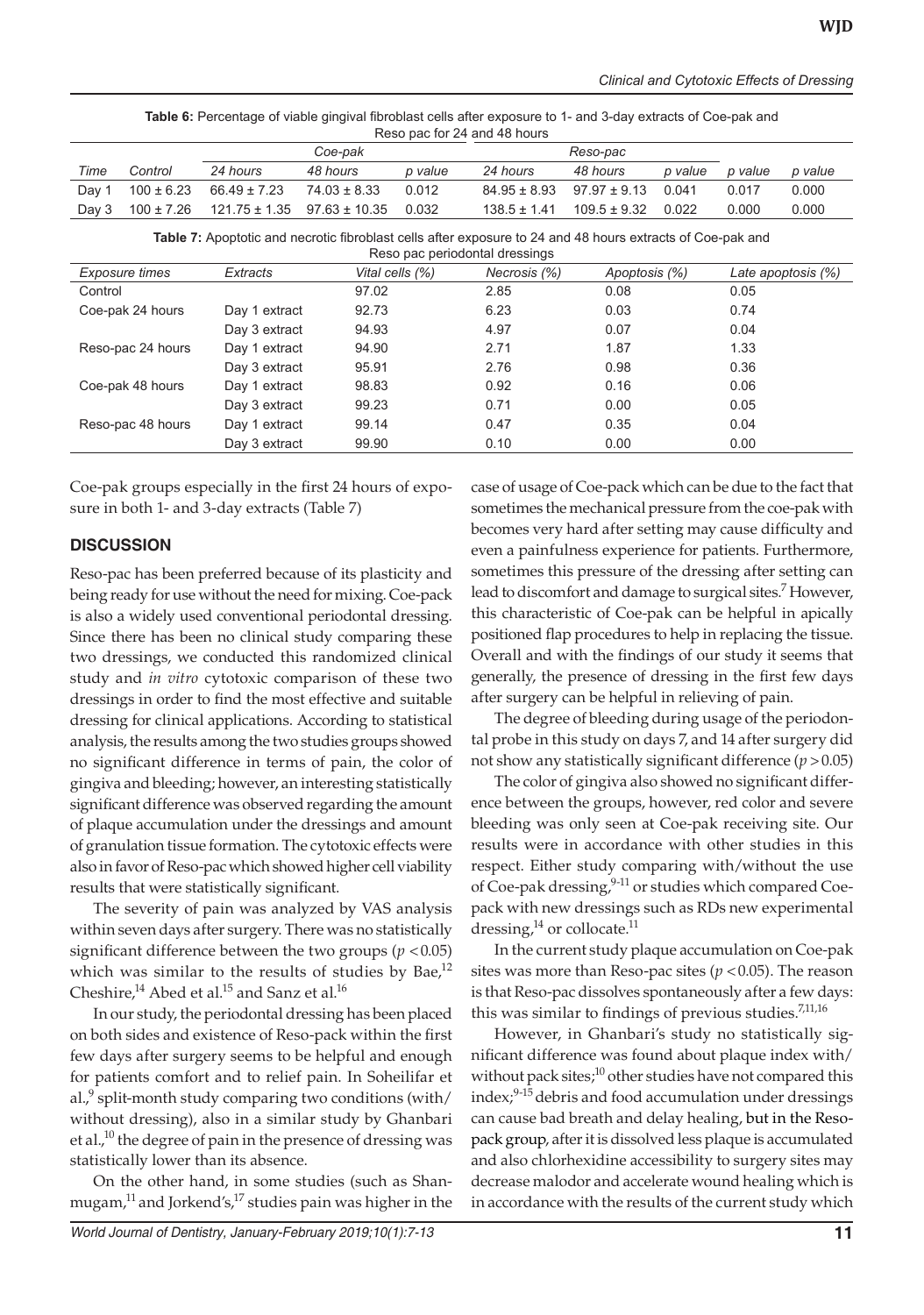also showed that granulation tissue formation was less in the Reso-pac group and better and faster healing was observed.

In our study, the effect of 1, 3-day extract of the dressings (Reso-pac and Coe-pak) were evaluated on HGF cell culture medium after 24 and 48 hours exposure. At all evaluation times, Reso-pac had fewer cytotoxicity effects than Coe-pak. The results of this study were in accordance with Kadkhodazadeh's study, $^8$  that showed a difference in cytotoxicity of Reso-pac and Coe-pak groups in their day one extracts. However, in their results, Reso-pac had no-time. Dependent cytotoxicity but cytotoxicity of Coe-pak increased by time and their 3 and 7-day extracts were very cytotoxic compared to the Reso-pak group. Our results, however, showed the most toxic effect of Coe-pak in the day 1 extract which could be because most toxic materials release from the dressing in the first few hours after setting. This is also in accordance with the clinical observations after application of Coe-pack dressing as no significant cytotoxic effect is seen in clinical use. However, Reso-pak seems to have the most favorable results and more biocompatible material. This was also observed in our flow cytometric evaluation as a higher percentage of necrotic cells was observed in the Coe-pak group after exposure of HGF to its day one extract. Our results were also in accordance with Petelin's study, $13$  that showed Reso-pac had only small inhibitory effects on fibroblast cell proliferation and found to be the most suitable dressing in comparison to Peri-pac, Barricaid and Fittydent, also same as other articles showed MTT assay was a reliable technique.18-20

# **CONCLUSION**

According to the results of the current study, Reso-pac is as effective as Coe-pack and can even be more effective by decreasing plaque and granulation tissue formation postoperatively. It is also more biocompatible for HGF cells than Coe-pak having less cytotoxic effects on cells in the first days after surgery.

# **CLINICAL SIGNIFICANCE**

Reso-pac seems to be considered as a dressing of choice in periodontal surgeries with less plaque accumulation and granulation tissue formation, also better biocompatibility and ease of application compared to Coe-pak.

# **REFERENCES**

1. Heidari Z, Mahmoudzadeh-Sagheb H, Hashemi M, Ansarimoghaddam S, Sheibak N. Estimation of volume density of interdental papilla components in patients with chronic periodontitis and interleukin-6 (-174G/C)gene polymorphisms. Dent Res J 2016 Mar-Apr;13(2):139-144.

- 2. Moghadam SA, Faghihi S, Amid R, Kadkhodazadeh M, Hosseini SK. Comprehensive oral rehabilitation of a patient with aplastic anemia by periodontal and prosthesis treatments. Compendium of continuing education in dentistry. 2012 Apr;33(4):e62-e66.
- 3. Sachs HA, Farnosh A, Checchi L, joseph CE. Current status of periodontal dressing. J periodontol 1984;55(12): 689-696.
- 4. Wennstrom JL, Heijl L, Lindhe J. Periodontal Surgery: Access Therapy. In: Lindhe J, Lang NP. Textbook of clinical periodontology and Implant Dentistry. 5nd ed. New York: Blackwell Publishing Ltd 2; 2008. p. 811.
- 5. Farnoush A. Techniques for the protection and coverage of the donor sites in free soft tissue grafts. J Periodontol 1978; 49(8):403-405.
- 6. David K, Shetty Neetha J, Swati P. Periodontal Dressings: An Informed View. Journal of pharmaceutical and biomedical sciences. J Pharm Biomed Sci 2013, January;26(26): 269-272.
- 7. Newman P, Addy M. A comparison of periodontal dressings and chlorhexidine gluconate mouthwash after the internal bevel flap procedure. J Periodontol 1978;49:576-579.
- 8. Kadkhodazadeh M, Baghani Z, Torshabi M, Basirat B. *In vitro* comparison of biological effects of Coe-Pak and Reso-Pac periodontal dressings. J Oral Maxillofac Res 2017;8(1):e3.
- 9. Soheilifar S, Bidgoli M, Soheilifar S, Jafari M. Evaluating the Effect of Periodontal Dressing on Wound Healing after Periodontal Flap Surgery. Sci J of Hamadan Univ Med Sci 2014;20(4): 267-272.
- 10. Ghanbari H, Forouzanfar A, Fatemi K, Mokhtari M, Abrishami M, Ebrahiminik Z, and Farazi F. Modified Widman flap procedure: With or without periodontal dressing? Open Journal of Stomatology, 2012;2:170-172.
- 11. Shanmugan M, Kumar T, Arun KV, Arun R, Kathik SJ. Clinical and histological evaluation of two dressing material in the healing of palatal wounds. J Indian Soc periodontal 2010;14:241-244.
- 12. Bae SB, Lim SB, Chung CH. A Comparative study of clinical effects following periodontal surgery with and without dressing. J Korean Acad Periodontal 1999 Sep;29(3): 693-701.
- 13. Petelin M, Pavlica Z, Batista U, Stiblar- Martincic D, Skaleric U. Effects of periodontal dressings on fibroblasts and gingival wound healing in dogs. Acta Veterinaria Hungarica. 2004;52:33-46.
- 14. Cheshire PD, Griffiths GS, Griffiths BM, Newman HN. Evaluation of the healing response following placement of Coe-pak and an experimental pack after periodontal flap surgery. J Clin Periodontol. 1996 Mar;23(1):188-193.
- 15. Moghare Abed A, Yaghini J, Tavakoli M, Amjadi MR, Najafian E. Evaluation of the effect of post-operative packing of gingiva on clinical signs and symptoms: a pilot study. J Isfahan Dental School 2011;6(6):705-711.
- 16. Sanz M, Newman MG, Anderson L, Matoska W, Otomo-Corgol J, Saltini C. Clinical enhancement of post periodontal surgical therapy by a 0.12% chlorhexidine gluconate mouth rinse. J Periodontol 1989;60(10):570-576.
- 17. Jorkend L, Skoglund LA.Effect of non-eugenol and eugenol containing periodontal dressings on the incidence and severity of pain after periodontal soft tissue surgery. J Clin Period 1990;17:341-344.
- 18. Augustine D, Rao RS, Anbu J, Chidambara Murthy K N. *In vitro* antiproliferative effect of earthworm coelomic fluid of Eudriluseugeniae, Eiseniafoetida, and Perionyxexcavatus